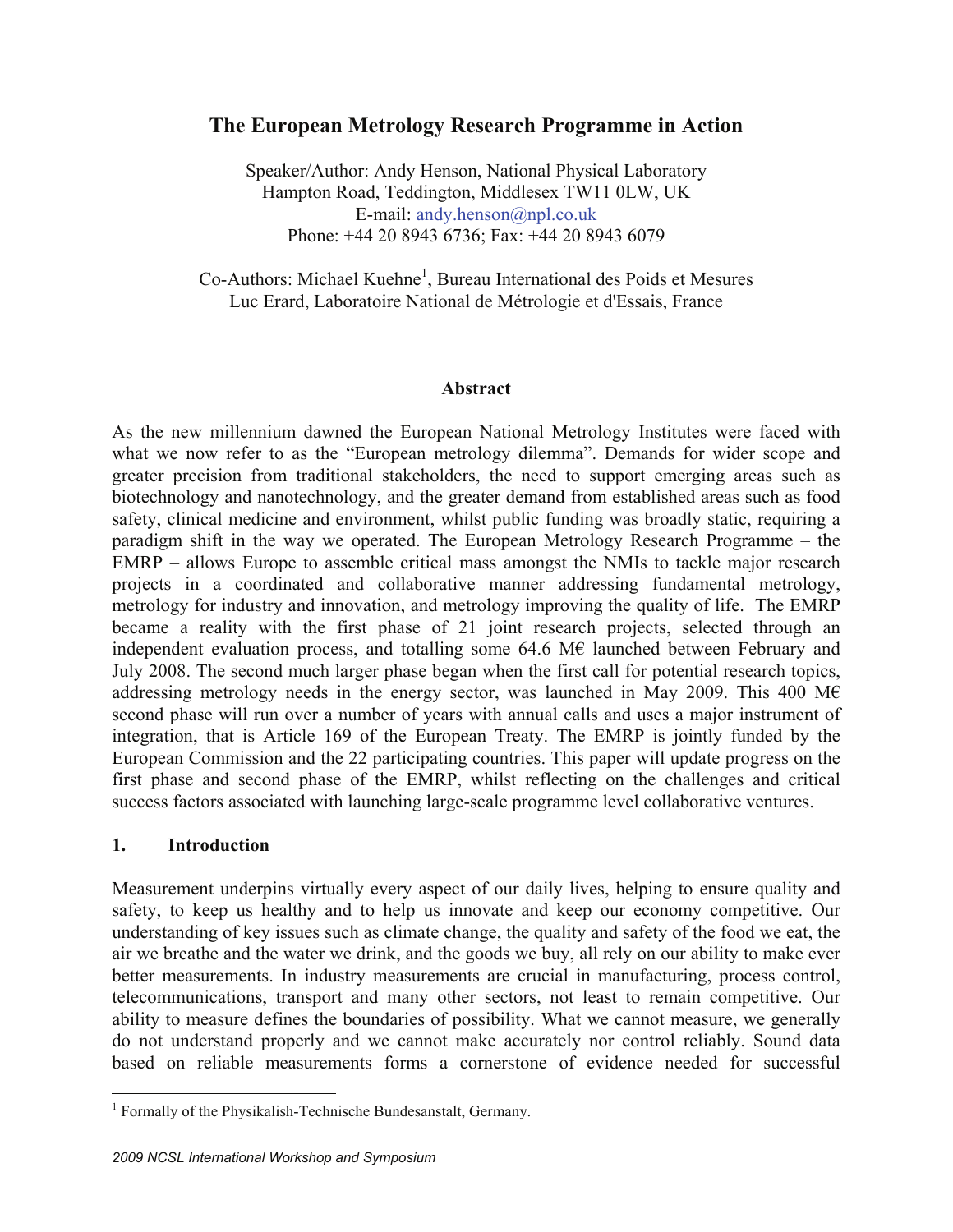policy-making and regulation. Thus advances in the science of measurement – metrology – have a profound impact on understanding and the shaping of the world around us [1].

Practically all governments in advanced technological countries and many less developed countries support a measurement infrastructure because of the benefits it brings. In many countries national research programmes and activities respond to the demand for measurement standards of ever increasing accuracy, range and diversity, striving to improve that measurement capability. Although there are differences, broadly all have the same three core objectives; to support industry and drive innovation, to support sound policy and regulation (and thus to protect both the citizen and the environment) and to provide ever better tools for other scientific disciplines. The measurement infrastructure and the associated research are managed and delivered via the National Metrology Institutes (NMIs)<sup>2</sup>. The NMIs are additionally charged with ensuring that the international system of measurement, the SI [2], functions appropriately, including the primary realisations of the base units and the dissemination to stakeholders. In the modern global economy comparability of measurements and interoperability are crucial, with perhaps the most obvious example being the atomic clocks in the NMIs that form the basis of international time keeping, and with it communications, banking, navigation etc.

The origins of collaboration amongst the European National Metrology Institutes (NMIs) lay back in the early 1970s with the establishment of the Western European Metrology Club (WEMC). As indicated from the name this rather informal organisation provided a forum for the Directors of the NMIs to meet and discuss matters of mutual interest. This arrangement continued for almost 15 years, spinning out a succession of structures focusing on laboratory calibration that, after being brought together with accreditation of certification interests, became the current body European Accreditation (EA). The metrology interests eventually evolved into two bodies, with the launch of the European Collaboration in Measurement Standards (EUROMET) in 1988, the Western European Legal Metrology Collaboration in 1990 (WELMEC).

The EUROMET collaboration operated successfully for almost 20 years, with particular focus on supporting the development of scientific metrology in Europe during a period of significant change. Additionally from the late 1990s the organisation took on the responsibility as the Regional Metrology Organisation for Europe under the CIPM Mutual Recognition Arrangement [3]. The identification, development and delivery of joint research projects also fell within the remit of EUROMET, and a significant database of successful projects was built up over the years. However on detailed examination it became evident that in many cases joint research projects were hampered by the different national systems used to fund each partner, including mismatches in the timing of prioritised work and the lack of availability of funds to address a particular topic, and thus the vast majority of R&D, other than that associated with comparisons, continued to be delivered nationally rather than jointly.

## **2. MERA and iMERA – Considering the Metrology Dilemma**

 $\overline{a}$  $<sup>2</sup>$  In many countries the metrology system is made up of more than one laboratory, the laboratories may be collectively known as</sup> "the NMI" or there may be a lead laboratory "the NMI" plus additional "designated institutes". For brevity the term NMI will be used throughout, but will in many cases also refer to the wider distributed formal NMI laboratory systems.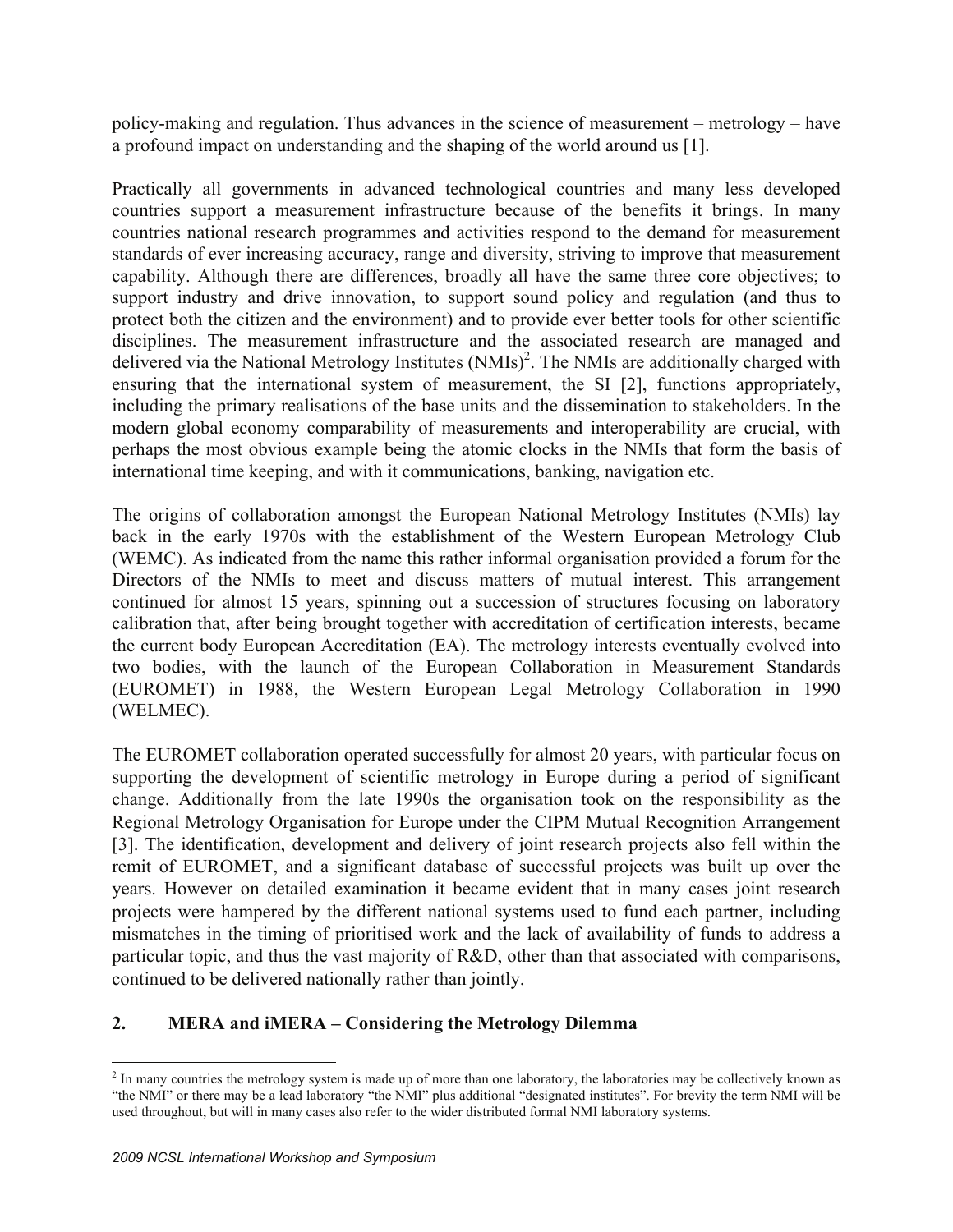As the new century dawned pressures increasingly stretched the ability of the European NMIs to address stakeholder needs effectively, particularly in terms of cutting edge R&D. Regulation, quality of life, innovation and fair trade all require an effective and advancing metrology infrastructure. Demands for wider scope and greater precision from traditional stakeholders (typically industry), the need to support emerging areas such as biotechnology and nanotechnology, and the greater demand from established areas such as food safety, clinical medicine, the environment, and more recently security, required a re-examination of the *modus operandi*. Many of the new or highest priority challenges affect most countries and require resources beyond those of an individual NMI. It was clear that realistic expectations on budget increases in the European NMIs would not be sufficient to resource the growing demands, stretching the available resources so far that there was a significant risk of becoming sub critical and thus damaging the excellence of the research carried out. Action was therefore required to begin to address the so-called "European metrology dilemma". In addition around this time and at a much more generic level the European Commission was identifying fragmentation between national programmes within the European research community as a major barrier to optimising the impact of the research effort in Europe.

The European NMI community, led by NPL in the UK, responded within the European Commission's 5th Framework Programme by conducting a study "*Metrology for the European Research Area*" – MERA – [4] which analysed the metrological needs for Europe at the beginning of the 21st century and considered options for the way forward. As well as confirming the prevalence of the "European metrology dilemma" the study concluded that the most realistic option to address the dilemma was to significantly increase the impact of European metrology research through much greater coordination and collaboration.

In April 2005, under the 6th Framework Programme, and as a direct consequence of the outcome of the MERA study, representatives from 14 countries plus the European Commission, comprising 15 EUROMET members and 5 ministries, together launched a 3 year ERA-NET "implementing MERA" (iMERA). The iMERA project [4] enabled the NMI community to understand, plan and trial closer collaboration, and to develop the conditions and design the structures to enable the NMIs to conduct coordinated and collaborative metrological research in identified areas of strategic importance. Crucially iMERA included a dedicated work package investigating in consultation with the European Commission, the potential for achieving the desired step increase by pooling national and Commission resources in a joint European metrology research programme (EMRP) utilizing Article 169 of the European Treaty.

The iMERA project resulted in a number of key achievements, particularly:

- For the first time the national funding ministries, who prior to the project had had little or no contact or knowledge of their counterparts in other countries, had the opportunity to get to know one another, to develop an understanding of how each other operates, how priorities are established, the constraints on the funding cycles and the potential for encouraging collaboration.
- A sea change in the organisation of metrology collaboration in Europe with the establishment in January 2007 of a new "not for profit" legal entity "EURAMET e.V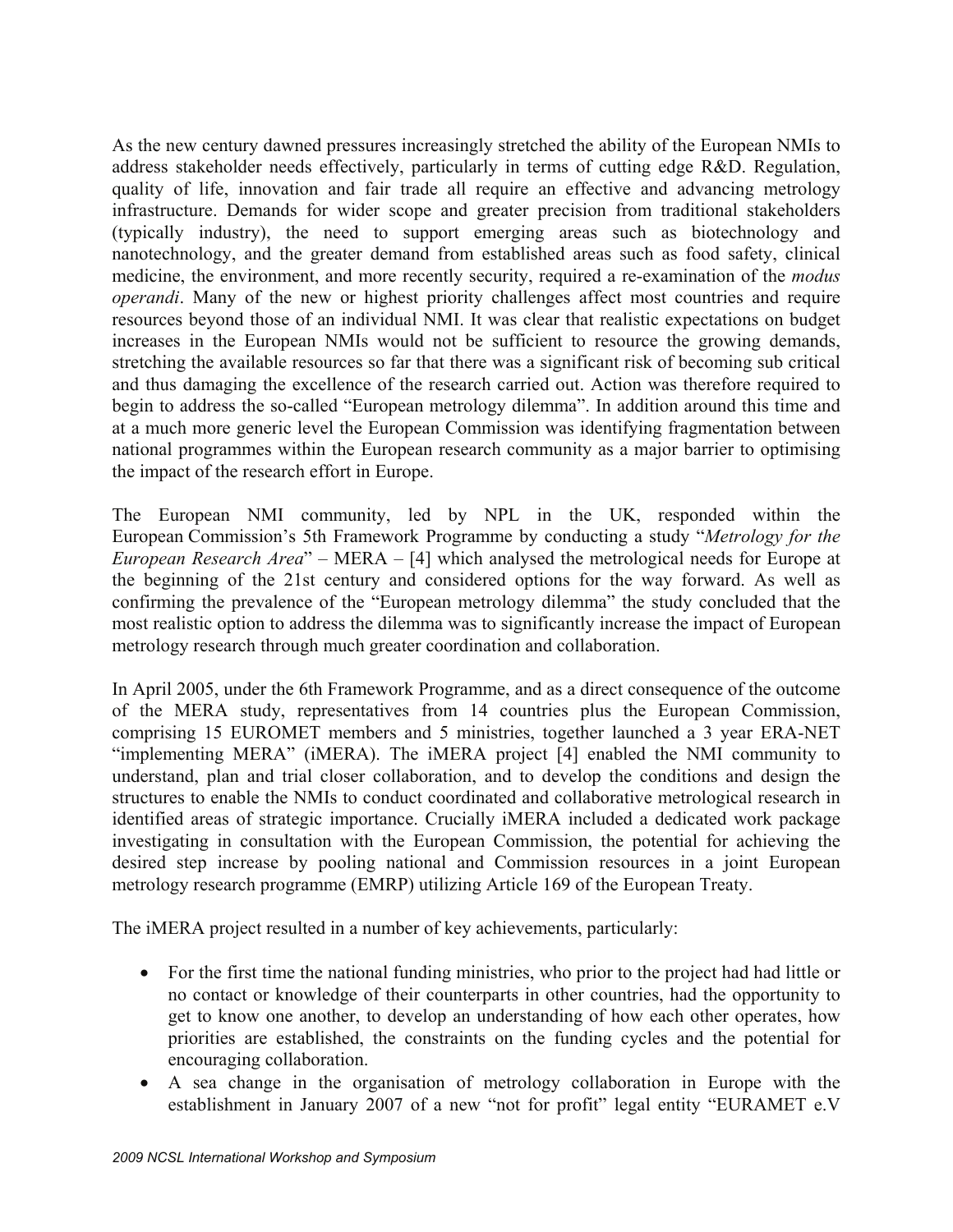incorporated in Germany. This body took over responsibility as the Regional Metrology Organisation for Europe under the intergovernmental Metre Convention in the summer of 2007.

- The development of the Outline European Metrology Research Programme
- Development of the concept of a joint metrology R&D programme, and the identification and development of proposals for the funding mechanisms - ERA-NET Plus and Article 169
- Launching the first phase of the European Metrology Research Programme through the iMERA-Plus project
- Launching the second phase of the European Metrology Research Programme through Article 169

## **3. Developing the European Metrology Research Programme**

In parallel with the establishment of EURAMET, the iMERA project also elaborated the European Metrology Research Programme (EMRP) over a two-year period. The aim was to develop a programme that would address the need to support innovation, quality of life and European policy and the scientific community incorporating the wider horizontal grand challenges in addition to the metrology sector specific needs, and with the ultimate goal of a programme that could be launched under Article 169 of the European Treaty.

As preparation for this work EUROMET/EURAMET established a number of focus/interest groups for life sciences, biotechnology, new materials and software and mathematics, to address metrological areas not covered by the existing Technical Committees.

In developing the programme it was important to understand and incorporate the wider stakeholder needs and to source input from outside the metrology community. As part of the process consultation was undertaken through a series of stakeholder workshops and focus groups covering health, energy, environment and security. The workshops included representatives from the medical profession, a medical research council, pharmaceutical industry, the Joint Committee on Traceability in Laboratory Medicine, power generation industry, oil and gas industry, an organisation involved in nuclear fusion research, environment agencies, universities and policy Directorate Generals of the European Commission.

The second strand used as an input to the programme was an extensive roadmapping exercise undertaken by the EUROMET/EURAMET Technical Committees and new focus groups.

With the knowledge gained a dedicated work programme - the European Metrology Research Programme (EMRP) - was published in early 2007 and revised and reissued the following year to align with the requirements of the Article 169 [5]. The EMRP addresses grand challenges in health, energy, environment and new technologies for nano sciences and security, plus R&D for fundamental and applied metrology and additionally some capacity building. The fundamental and applied metrology areas include ionising radiation, electricity and magnetism, time and frequency, photometry and radiometry, mass and related quantities including acoustics, length, chemistry, biotechnology and materials metrology.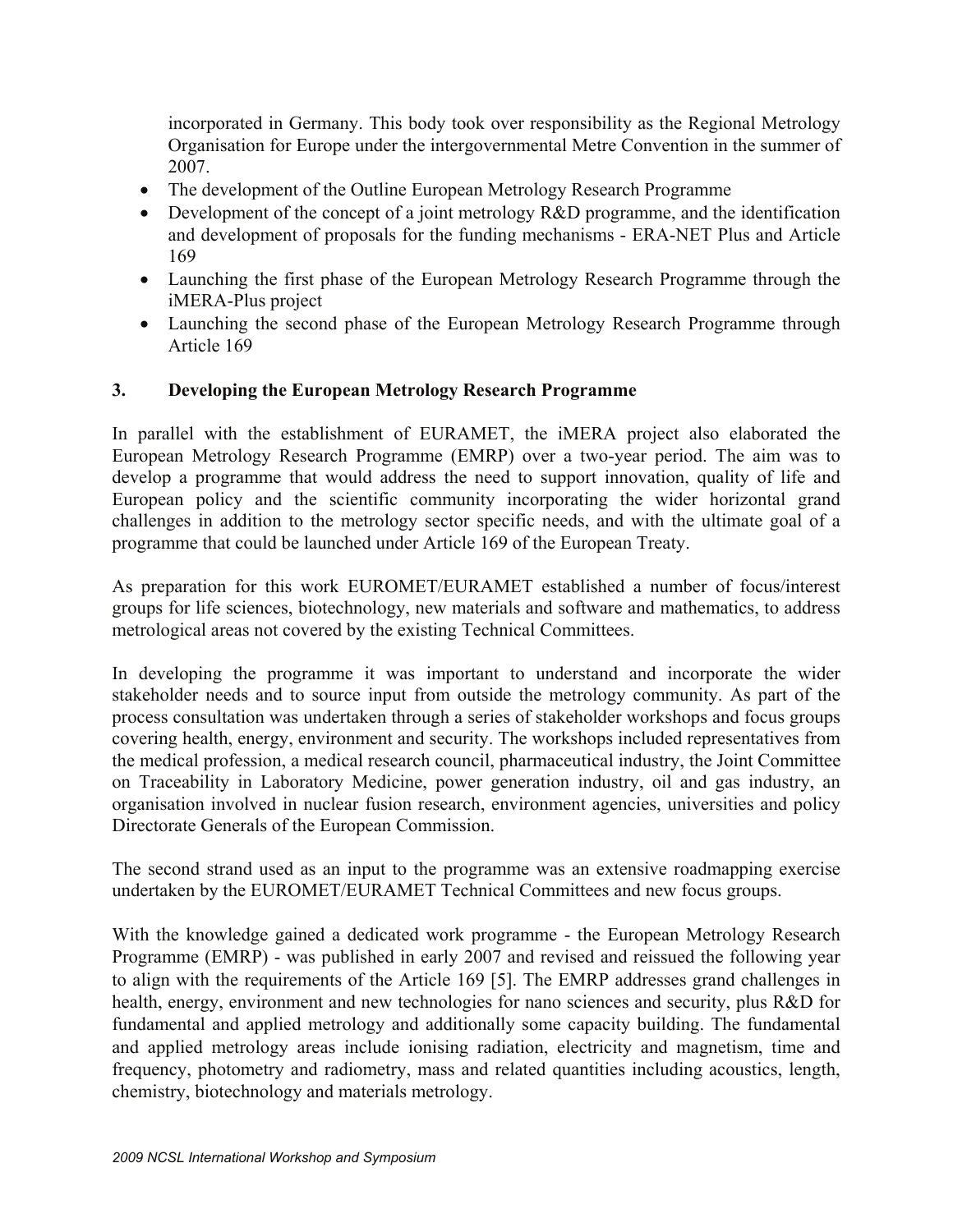### **4. Piloting the EMRP in iMERA-Plus**

As the European Commission's 7th Framework Programme was being developed it became clear in late 2006 that there was an opportunity for an EC funding bridging measure on the road to Article 169, utilising the new ERA-NET Plus mechanism introduced under FP7 as part of Commissioner Janez Potočnik's revitalisation of the European Research Area. This mechanism provided the possibility of a one-off call for transnational research projects that would receive approximately one third of their funding from the EC.

The proposal for the iMERA-Plus project was submitted and was successfully evaluated and selected, securing 21M€ of funding from the European Commission. The level of EC funding was however only sufficient to enable four of the targeted areas within the EMRP to be released in the one-off call. In late May 2007 following an short interim period to define and develop the necessary procedures and documentation, the call for expressions of interest in the fields of metrology underpinning SI and Fundamental Metrology, Health, Length and Electricity and Magnetism was issued. The institutes eligible to receive EC funding under iMERA-Plus had to be publicly funded for metrology as a recognised part of a national measurement system (typically the NMI, or DI), have existing appropriate metrology R&D expertise, and be willing and able to accept the duties and obligations associated with participation. Additionally, by exception, for countries launching metrology R&D programmes for the first time whose NMIs did not currently have an in-house R&D capability, the NMI/DI in partnership with the publicly funded R&D institute with metrology expertise who are assisting their NMI to develop specific R&D capabilities were also eligible to participate. The call was open to institutes meeting the above criteria from the following countries: Austria, Belgium, Czech Republic, Denmark, Estonia, Finland, France, Germany, Italy, Norway, Portugal, Romania, Slovakia, Slovenia, Spain Sweden, Switzerland, the Netherlands, Turkey, UK, plus the Institute for Reference Materials and Measurement of the European Commission. Some 405 "areas of interest" from 44 organisations were submitted in 98 EoIs

Facilitation meetings were held during the summer of 2007 for each of the 4 thematic areas and experts nominated by each of the interested institutes begun the process of developing the "areas of interest" into 39 proposed joint research projects (JRPs).

The JRP proposals were evaluated at a Review Conference held in late October 2007 by panels of independent international experts selected from outside the European NMI community. Prior to the final evaluation a poster session was held for all the JRPs enabling the referees to discuss issues and points for clarification directly with the proposed JRP coordinators. The outcome of the Review Conference was a ranked list of the JRPs, of which 36 were classified as suitable for funding although there was only funding to support the 21 top ranked projects. The EMRP Committee then endorsed the list at a meeting the following day. As part of the evaluation, the European Commission required that the Research Council provide an independent opinion on the overall process. In mid January 2008 the Commission formally approved the ranked list, including the JRPs selected for funding and the successful JRPs are shown in Table 1. More than 64.6 M€ R&D funding is committed to the programme of which 21 M€ is provided by the European Commission, the remainder from the participating NMI and DI budgets.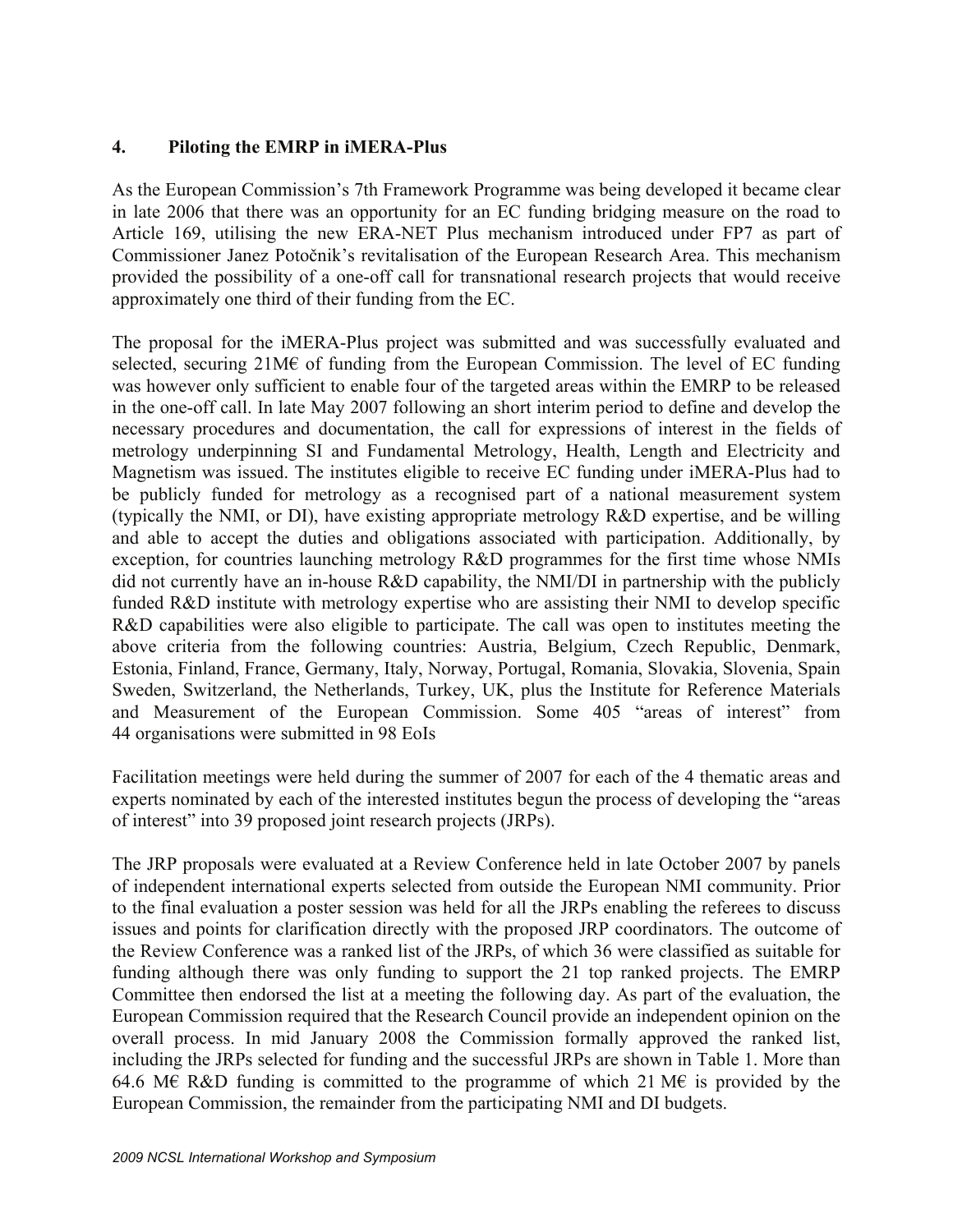| <b>JRP</b><br>No.               | TITLE OF JOINT RESEARCH PROJECT                                                          |  |
|---------------------------------|------------------------------------------------------------------------------------------|--|
| T1.J1.1                         | The watt balance route towards a new definition of the kilogram                          |  |
| T1.J1.2                         | Avogadro and molar Planck constants for the redefinition of the kilogram                 |  |
| T <sub>1.J1.3</sub>             | Foundations for a Redefinition of the SI base unit Ampere                                |  |
| T1.J1.4                         | Determination of the Boltzmann constant for the redefinition of the kelvin               |  |
| T1.J2.1                         | Optical clocks for a new definition of the second                                        |  |
| T1.J2.3                         | Candela: Towards quantum-based photon standards                                          |  |
| T2.J02                          | Breath analysis as a diagnostic tool for early disease detection                         |  |
| T <sub>2.J04</sub>              | Metrology on a cellular scale for regenerative medicine                                  |  |
| T <sub>2.J06</sub>              | Increasing cancer treatment efficacy using 3D brachytherapy                              |  |
| T <sub>2.J07</sub>              | <b>External Beam Cancer Therapy</b>                                                      |  |
| T2.J10                          | Traceable measurements for biospecies and ion activity in clinical chemistry             |  |
| T <sub>2</sub> .J <sub>11</sub> | Traceability of complex biomolecules and biomarkers in diagnostics effecting measurement |  |
|                                 | comparability in clinical medicine                                                       |  |
| T3.J1.1                         | Traceable characterization of nanoparticles                                              |  |
| T3.J1.4                         | New Traceability Routes for Nanometrology                                                |  |
| T3.J2.2                         | Metrology for New Industrial Measurement Technologies                                    |  |
| T3.J3.1                         | Absolute long distance measurement in air                                                |  |
| T4.J01                          | Next generation of power and energy measuring techniques                                 |  |
| T4.J02                          | Nanomagnetism and Spintronics                                                            |  |
| T4.J03                          | Next generation of quantum voltage systems for wide range applications                   |  |
| T4.J04                          | Enabling ultimate metrological QHE devices                                               |  |
| T4.J07                          | Traceable measurement of field strength and SAR for the Physical Agents Directive        |  |
| Key                             |                                                                                          |  |
| SI and Fundamental metrology    |                                                                                          |  |
| Health                          |                                                                                          |  |

| Table 1. List of funded Joint Research Projects under iMERA-Plus |  |
|------------------------------------------------------------------|--|
|------------------------------------------------------------------|--|

Length

Electricity and magnetism

Following the formal approval of the list, the contracts for the JRPs were negotiated and contacts issued by EURAMET, the project start dates ranging from February through to July 2008. Information on the projects is available from the EURAMET website.

## **5. The Road Towards Article 169**

With the ERA-NET Plus underway attention refocused on the ultimate goal of a programme that could be launched under Article 169 of the European Treaty, and this has been recognised by the European Commission in their statement below:

#### *"ARTICLE 169 INITIATIVE IN THE FIELD OF METROLOGY*

Article 169 enables the interested Member States (and those states associated to the EC Framework Programme) to work with the European Commission to create large-scale multi year programme for Phase II of the EMRP, funded by the 22 participating countries and the European Commission. The second phase has a total value of 400 M $\epsilon$  over approximately 7 years, and includes some useful enhancements over the first phase. For example the programme will provide the opportunity for the user community and other stakeholders to directly suggest topics that the NMI community should address with its resources. Additionally researcher excellence grant funding will be available to bring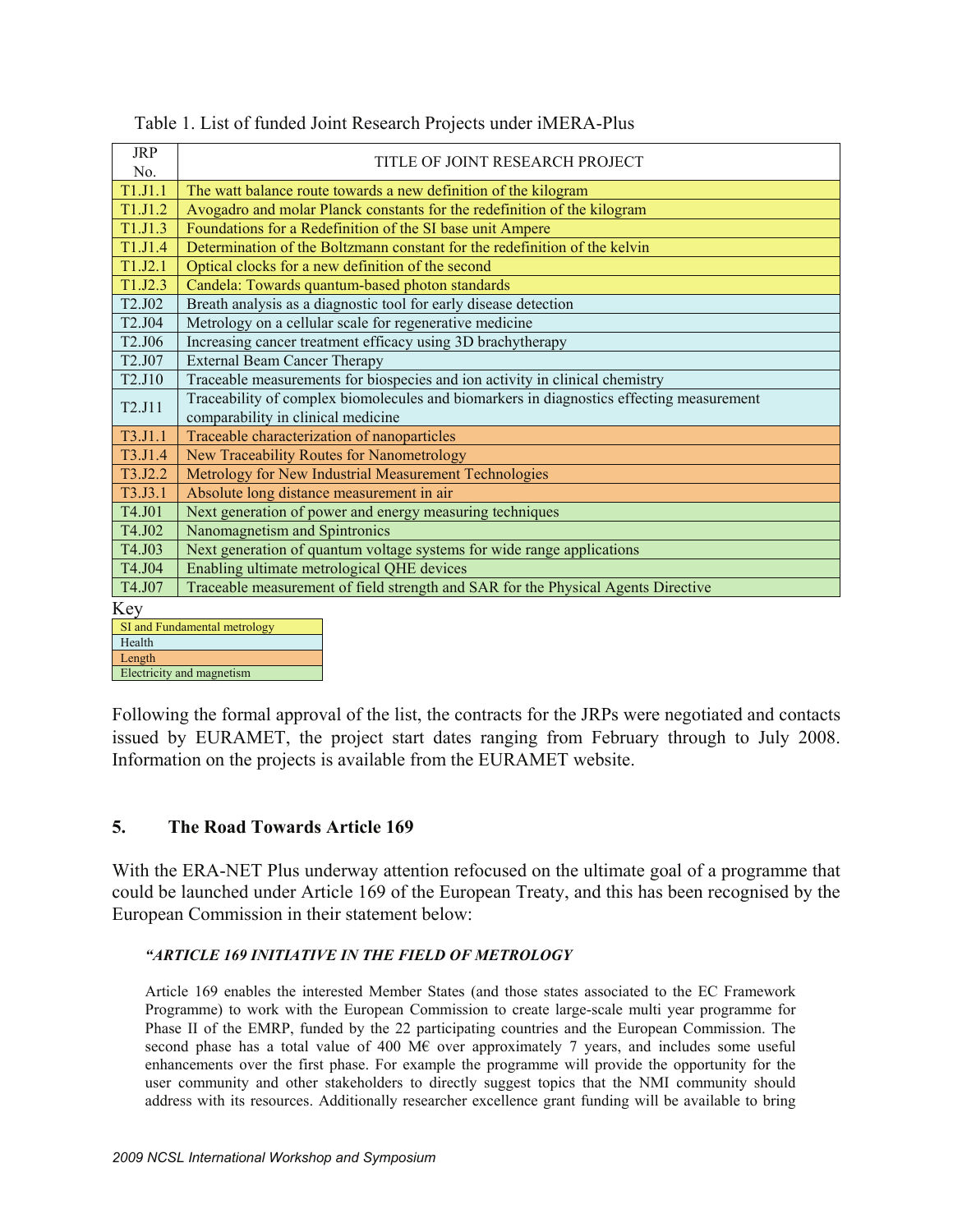external expertise into the projects, and there will be the opportunities for organisations to participate in the projects with their own resources where it is mutually beneficial to do so.

The stated aim of the Article 169 initiative was *"… to launch and implement a cohesive joint metrology R&D programme integrating a number of national programmes/activities, which will enable Europe to respond to the growing demands for cutting-edge metrology as a tool for innovation, supporting scientific research and policy. The initiative will support, in particular, the objectives of the European National Measurement Systems delivered via the National Metrology Laboratory networks."3 "* 

The metrology Article 169 required a formal proposal by the European Commission that was made in December 2008, and then Co-decision by Council of Ministers and the European Parliament in the first half of 2009. A major step forward was achieved on 22 April 2009 when the plenary session of the European Parliament voted overwhelmingly in favour of the European Metrology Research Programme Article 169. The next steps are the legal translation of the texts, and then formal adoption by the Council of Ministers, scheduled for late May 2009. The texts will then be signed by the legislating parties, the Council of Ministers and the European Parliament and published in the Official Journal of the European Union. Whilst the process is still not complete, the legislative and administrative processes were proceeding well and are sufficiently close to conclusion for EURAMET, in agreement with the European Commission, to launch the first Call for proposals (for metrology research supporting the energy sector) in mid May 2009. This call will eventually support joint research projects of almost 30 M€ value and researcher grants of some 3.4 M€. Further calls will address metrology for the environment, metrology for industry, the health sector, the SI, and new technologies

The two-stage research project selection process opens with an initial call for potential research topics that are subsequently be prioritised by the EMRP Committee. The highest priority topics are then published with requests for full project proposals, which are then subject to evaluation by independent referees. EURAMET expect to publish 5 annual call cycles over the lifetime of the programme. It is anticipated that the R&D projects would be similar to those under iMERA-Plus. Three mechanisms will be introduced to respond to the need to open up the second phase of the programme. Firstly the opportunity to submit topics/ideas for areas of research to potentially be undertaken collaboratively by the NMIs and DIs is open to any organisation or individual. Secondly the introduction of researcher grants, the bulk of which will be available only to those outside the participating NMI community to work on the JRPs. Funding is however, limited to European participants. Thirdly organisations will be able to participate in the JRPs with their own funding.

Developing the EMRP has taken extensive effort over a number of years, bringing together the views of more than 20 countries, their NMIs and ministries, who all had to be persuaded to some degree or another to commit to the programme, handing over sovereignty to the EMRP joint processes with regard to decision-making for the associated budgets. The success of the initiative has depended on effort, determination, skill and a measure of good luck. It is worth reflecting on some of the critical success factors:

 $\overline{a}$ 

<sup>&</sup>lt;sup>3</sup> 54/79 ANNEX IV JOINT TECHNOLOGY INITIATIVES AND COORDINATION OF NON-COMMUNITY RESEARCH PROGRAMMES - Corrigendum to Council Decision 2006/971/EC of 19 December 2006 concerning the specific programme 'Cooperation' implementing the Seventh Framework Programme of the European Community for research, technological development and demonstration activities (2007 to 2013) (Official Journal of the European Union L 400 of 30 December 2006)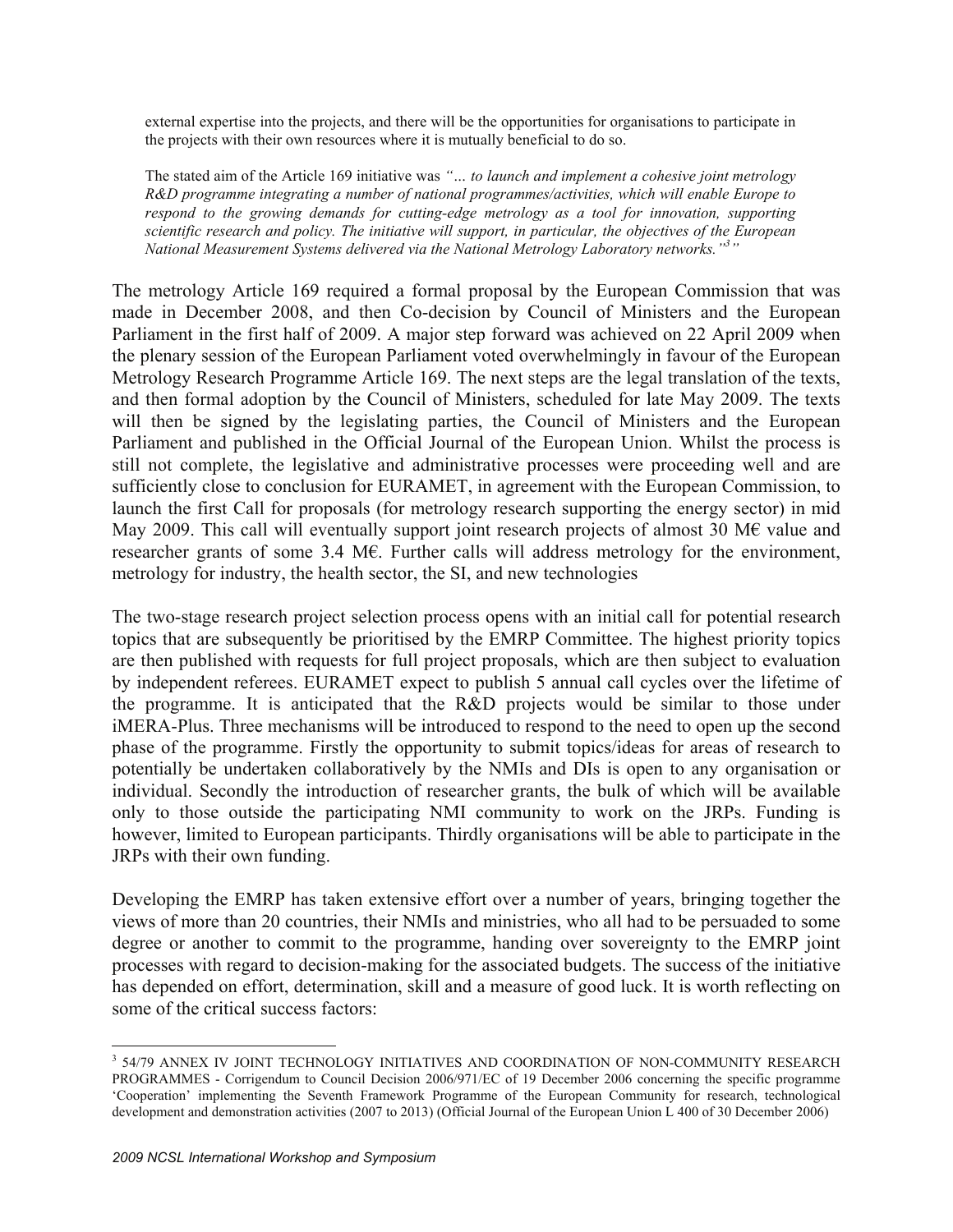**1. Understanding the issues and environment:** Without fact based understanding of the initial situation and landscape, taking any initiative forward is difficult and fraught with the risk of being discredited before it gets off the ground. In developing the EMRP we used the MERA study to analyse where we were and what options were open to us for the future, being careful not to jump to any conclusions at this stage. We followed this up in iMERA by a more formal review of the state of the art in terms of what each of the NMIs were doing, providing a baseline from which to move forward. We also conducted a review and assessed the funding options available to us, updating the review as circumstances developed.

**2. Soundness of the case:** It is natural to be fired up with enthusiasm when ideas for new ways of working, ways that will potentially attract large amounts of research funding, are first launched. An early and dispassionate assessment of the underlying value of the case is a must for any such initiative, initially to be undertaken early on before significant resources are committed, and revisited at each key stage of progression. Formally this task was at the core of the MERA and iMERA project, with the responsibility passing to the EMRP Committee following its establishment in January 2007. Informally the team leading the initiative repeatedly and frequently revisited the issue and tested the ongoing case as the initiative took shape.

**3. Assessing the potential:** Understanding the likelihood to be able to move at all from what had been the status quo for some years, and the degree of ambition and speed of change, were essential ingredients before we could "set out our stall". We therefore assessed the commonality of vision amongst the likely players. Not surprisingly this was quite high as NMIs have broadly similar missions, broadly similar sources of (public) funding, and all work primarily for the public good with varying degrees of overlap in the technical areas in which they are active. We then moved on and assessed the potential likelihood of succeeding in ramping up collaboration in research and development amongst the NMI/DI community. The foundation stones were already in place. NMIs already work together within the frame of the Metre Convention [2] supporting the development of the *SI,* and collaborating in international scientific comparisons is the "bread and butter" activity for those holding national measurement standards. Furthermore much of the output from NMI research is only meaningful if internationally accepted, a process enhanced by international collaboration in the research. That is not to say that all research activity is suitable for the international collaborative pot, particularly one that uses the heavy, expensive and slow processes that are inevitable companions of European public funding. Many projects do not need collaboration at all, or even if they could be done collaboratively, are too small to warrant the effort required. Collaboration by definition requires some degree of relinquishing national control, coordination takes time and effort and if suitable resources are already available nationally the motivation to collaborate will be significantly reduced. Other initiatives might be too close to market, for example the development of a new instrument might need one NMI, but not many, with the preferred partners being instrument manufacturers and users. Some projects have high national prestige, or are perhaps related to national policy or defence issues, and are not appropriate for the international pot. Yet others address issues that are of national concern, but of less interest further field. That said, the nature of NMI activity is such that a good deal of the NMI research landscape is at least in principle, suitable for collaboration amongst the NMIs.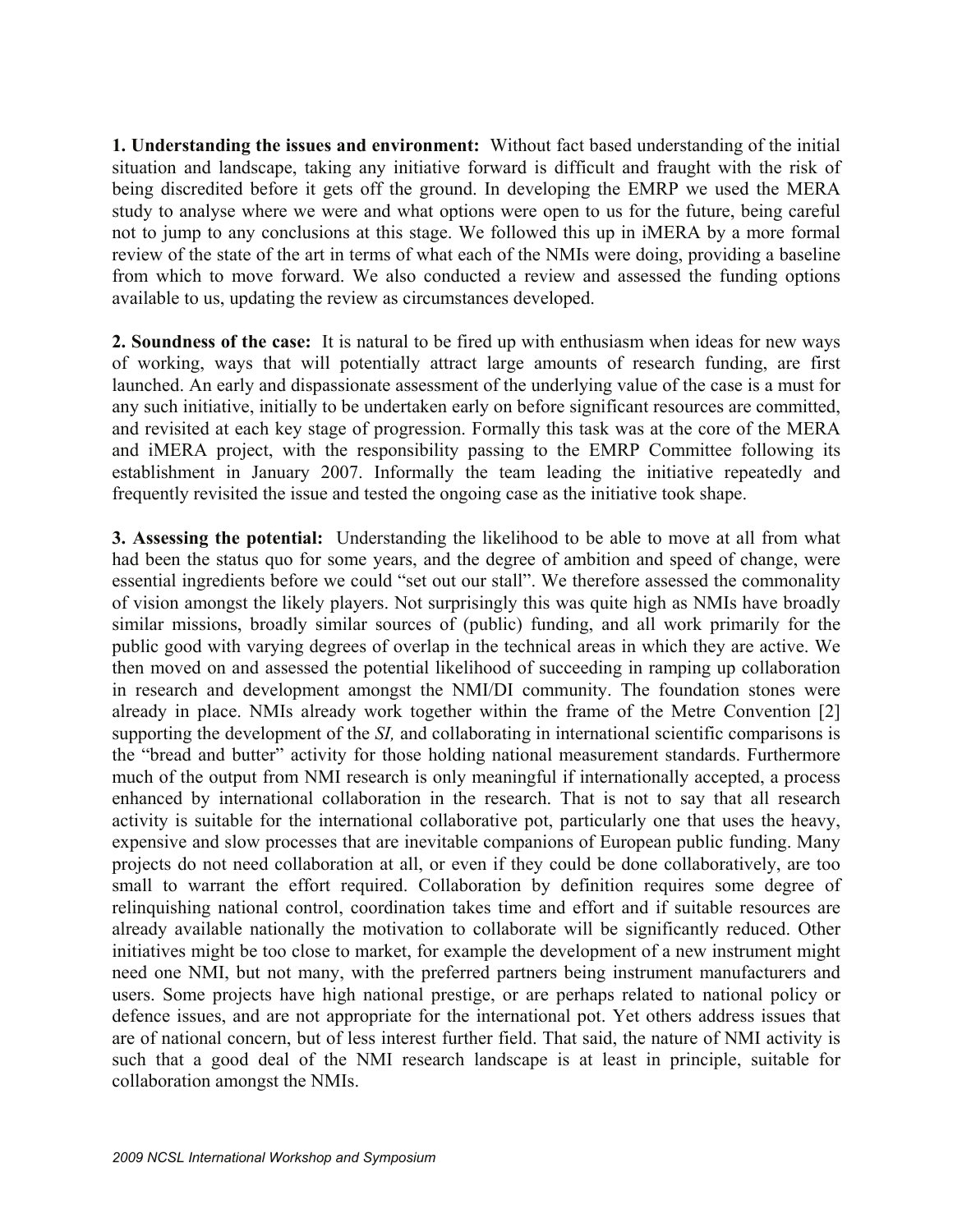**4. Action and leadership:** It is very easy to simply wish for change and be convinced of the potential, but progress depends on positive action. Someone somewhere needs to be prepared to "step up to the mark" and lead the process of change, convincing, influencing and motivating those around. A proven track record is a valuable tool, and in our case we started out modestly, pursuing a stepwise approach, maintaining and building momentum along the way. The 8 country 400 k€ MERA study was followed by the 14 country 4 M€ iMERA network, was followed by the 19 country 64.6 M $\epsilon$  iMERA Plus Phase I of the EMRP, to be followed by the 22 country 400 M€ Phase II of the EMRP.

**5. Consultation and stakeholder needs:** As ideas coalesce and plans are made, consultation is obviously essential. Internal consultation amongst the players regarding the concepts was the starting place, augmented with dialogue with wider external stakeholders to establish the basis of the content of the proposed programme. The consultation process starts early on and it never really ends. We conducted a number of studies and surveys in MERA and iMERA to establish what the partners and the wider community thought, expected and wanted. Feedback helped shape the iMERA project itself, and certainly shaped the EMRP. In the consultation process, and particularly in the internal process where we were asking national governments to commit resources and give up sovereignty on decision-making, we adopted a policy of developing a programme that offered as far as possible a "win-win" situation for everyone. This was no mean feat; the size of engagement of the different countries in the final Article 169 programme varies enormously

**6. Dealing with complexity:** Major initiatives involving many countries by definition tend to be complex, and success often hinges on what, at one moment in time seems to be just a minor detail, yet it is impossible to address all details with the same level of attention. However a lot can be done to help manage complexity, two key examples from the EMRP initiative were the "Guiding Principles" and the "Cornerstones. The guiding principles are best expressed as an expansion of the vision, a description in non-legal or contractual terms, just 3 pages long in our case, of what we were trying to achieve and the fundamental principles we would honour en route. Written overnight at a two day meeting in December 2005 this document was the embodiment of all that we set out to do, laid out in a way that all those involved in the initiative could understand and sign up to. This then enabled a much smaller and more focused team - the "Core Group" made up of Andy Henson, at that time leader of the iMERA project, later EMRP Programme Manager, Luc Erard, Chair of the EMRP Committee, (the Committee of representatives of those countries participating in the EMRP), and Michael Kuehne, at the time of the key negotiations the Chairperson of EURAMET (the role of Chairperson passing to Leslie Pendrill in early 2009) - to develop the details of the proposed programme structure and modus operandi without having to revert at every point to the wider group for endorsement. The second document, the "Cornerstones" was developed later in the process as the basis of a formal mandate; specifically for the negotiations with the European Commission. The Cornerstones addressed each of the basic elements that would be covered by such a negotiation, again laid out in clear terms over a few short pages. We operated a methodology of breaking down major challenges into manageable steps, following the old adage "How do you eat an elephant – one slice at a time". Indeed one of the key skills necessary to keep 22 NMIs and 22 Ministries pulling in the same direction is distilling the sheer complexity of the undertaking into understandable key elements.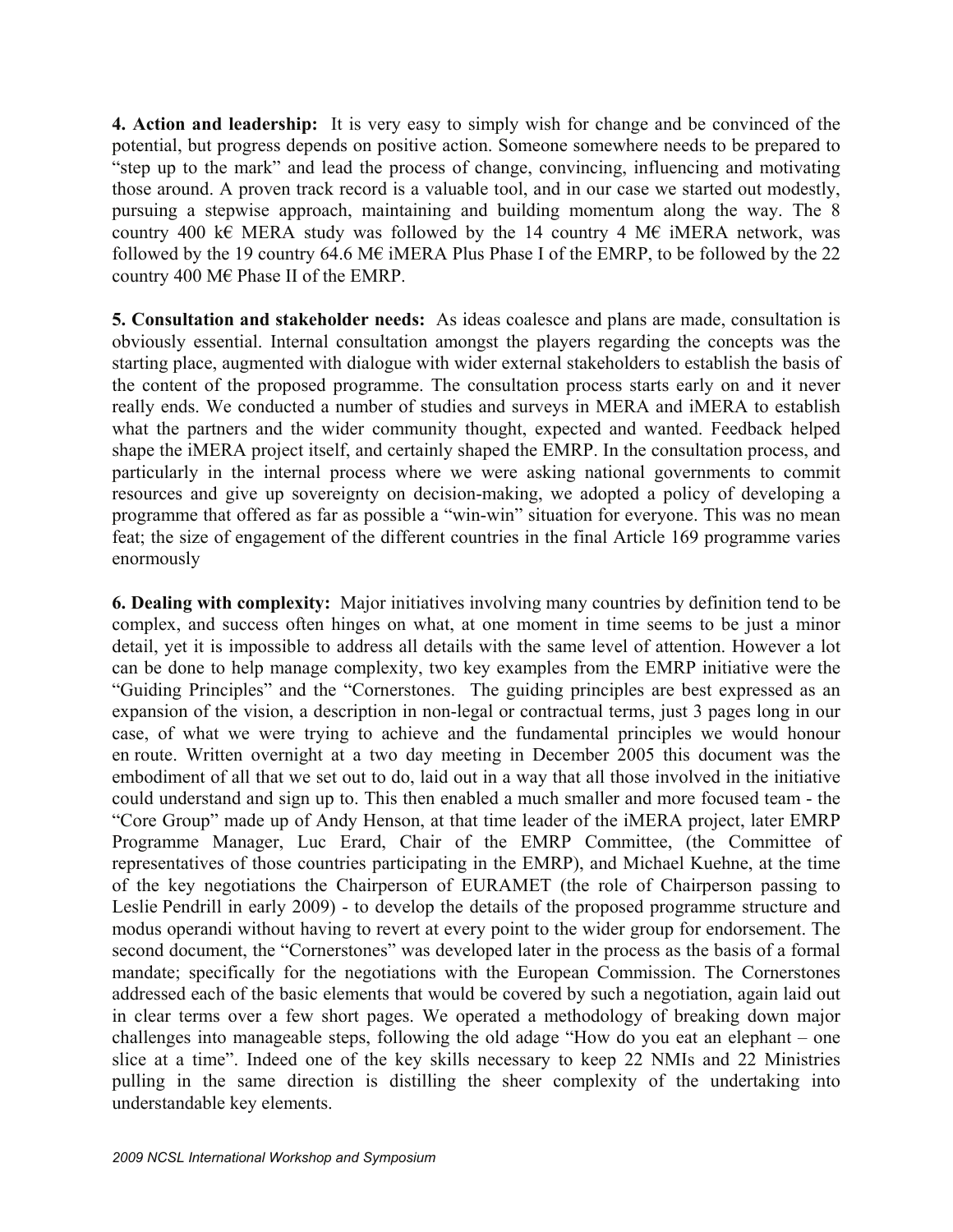**7. Underpinning work:** Unless one is very lucky, major initiatives require significant underpinning work to prepare the case, develop the initiative, assesses the impact and brief the stakeholders and influencers etc. Resource discussions need to be realistic; to onlookers progress seems generally slow, in reality for those involved it is rather like a duck swimming upstream, slow progress on the surface, achieved by sustained and frantic paddling below. Any slackening or weakness in resolve quickly results in the initiative being swept far downstream, possibly over a waterfall to oblivion. We were blessed with support teams who were skilled, highly motivated and prepared to apply themselves over long periods of time.

**8. Credible support and key influencers:** Rather like a baby, any major initiative is wonderful in the eyes of those who conceived it, however this sense of wonder may not automatically be shared by the wider world. Simply proclaiming the wonder of the initiative ever louder is unlikely to win the hearts and minds amongst those who matter. For success the value of the initiative and the potential benefits have to be communicated in a way that is meaningful to the audience. For example it was obvious that few Members of the European Parliament would even be aware of the metrology infrastructure, and were hardly likely to give it high priority when pitted against competing needs from areas with higher political profile. Thus some two years prior to the Parliamentary vote we initiated a campaign to bring key MEPs to the NMI laboratories, explain who we are and what we do and demonstrate the value of the research undertaken by our community. These same MEPs later became the core support in the European Parliamentary Committee preparing the dossier for the plenary parliamentary vote. We remained sensitive to the political objectives that motivate bodies such as the European Commission, the European Council of Ministers and the European Parliament, who prized the increasing integration of European research as highly as the potential research results from that collaboration.

**9. Feedback:** As an instrument as complex as the EMRP evolves it is essential to try to build in relevant feedback from appropriate sources. In Phase I we were able to gain experience of operating a significant scale joint call with independent evaluation, and a number of lessons were learnt that influenced the shape of Phase II, although it has to be said that the main changes were equally driven by other external factors.

**10. Managing tensions:** Whilst the overall commonality of mission and vision was a major factor in the successful development of the EMRP, inevitably with 22 NMIs and 22 ministries involved there were divergent views as each country tried to optimise the shape of the programme from their particular perspective. We adopted the practice of considering all suggestions, and criticisms, dispassionately and on their merit, adapting the programme as appropriate, offering options to the EMRP Committee, sometimes accompanied by recommendations. Most tensions arose from the restrictions associated with the European funding, the provision of which came at least in part with an ideological price tag in terms of the shape of the programme. However the relationship with the Commission Services was first class, a necessary pre requisite for success in an initiative that did not have a natural high political profile, and which required a gruelling process within the European Commission of "taxing" various areas of the research budget to support the cross cutting metrology initiative.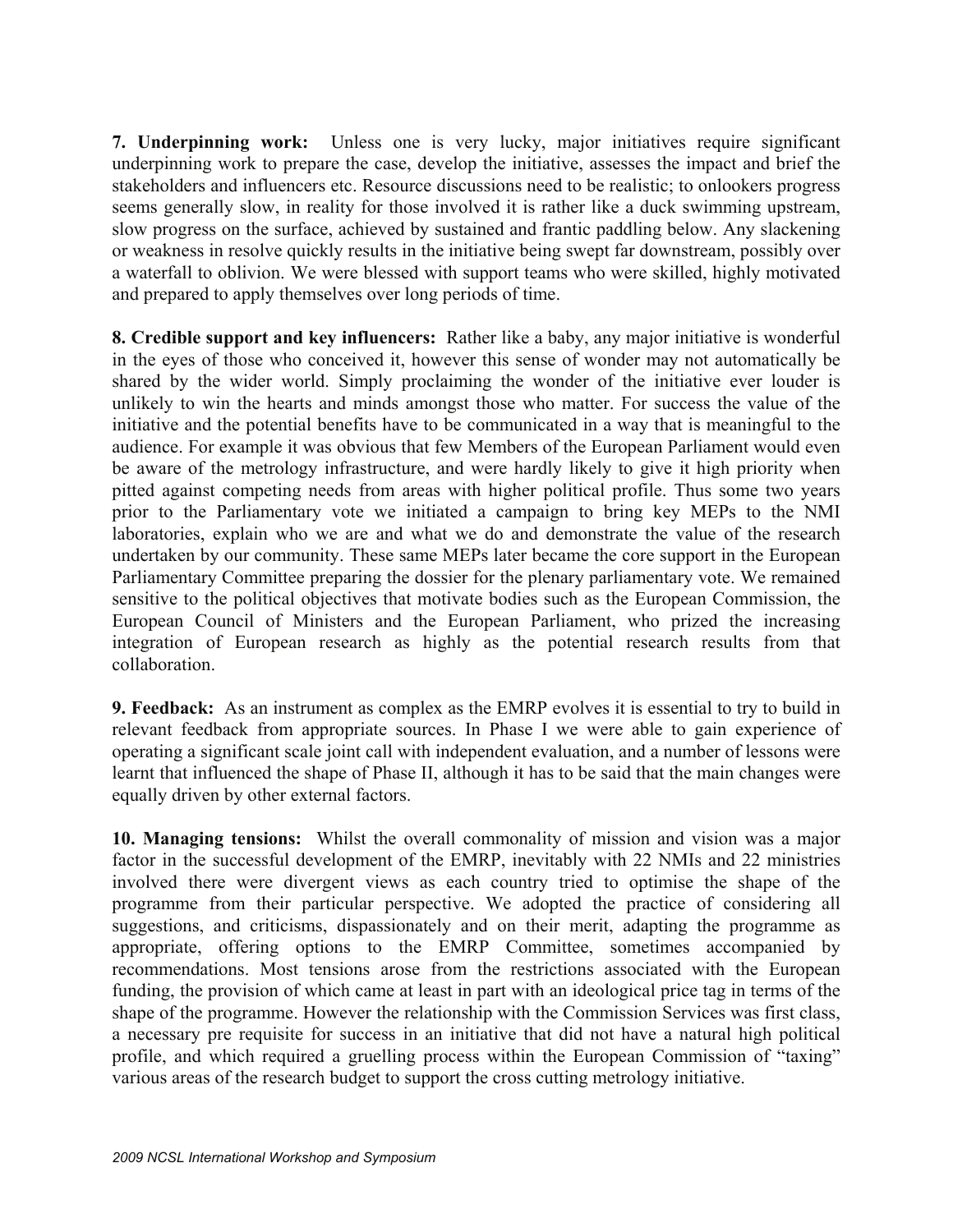**11. Demonstrating Impact:** Quite rightly the European Commission commissioned an independent impact assessment from a team of experienced economists and science policy consultants. We immediately adopted an "open book" approach, providing information, views etc "unedited", believing that our fundamental case was sound, and confident that this team of experts would come to the same conclusion, which in due course they did.

**12. Managing Risk:** Formal management of risk is not only a natural expectation for proper governance, but also an extremely useful, and often-underrated tool, focusing the limited development resources on the most crucial issues and helping build a sound initiative. A distinctive risk management strategy was operated informally from the early stages of development of the EMRP and is now embodied as a formal process owned by the EURAMET Board of Directors.

#### **6. Conclusions**

The European collaborative metrology infrastructure has come a long way since the start of the new millennium. The desire to implement a step change in the impact obtained from collaborative research can be seen from the growth in the number of European countries participating in the European initiatives MERA, iMERA, iMERA-Plus or committing to the potential Article 169 (see Figure 1 below).



Figure 1: Participation in European metrology initiatives

The first phase of the European Metrology Research Programme is underway, with more than 64 M $\epsilon$  committed to R&D using a two-stage call and selection process, including joint evaluation at European level by independent referees. The European Commission provided 21 M€ of the funding, with the participating countries providing the balance of resources. The call involved 20 countries and as well as selecting 21 excellent Joint Research Projects for support, has enabled EURAMET to both demonstrate its ability to successfully organise and manage a